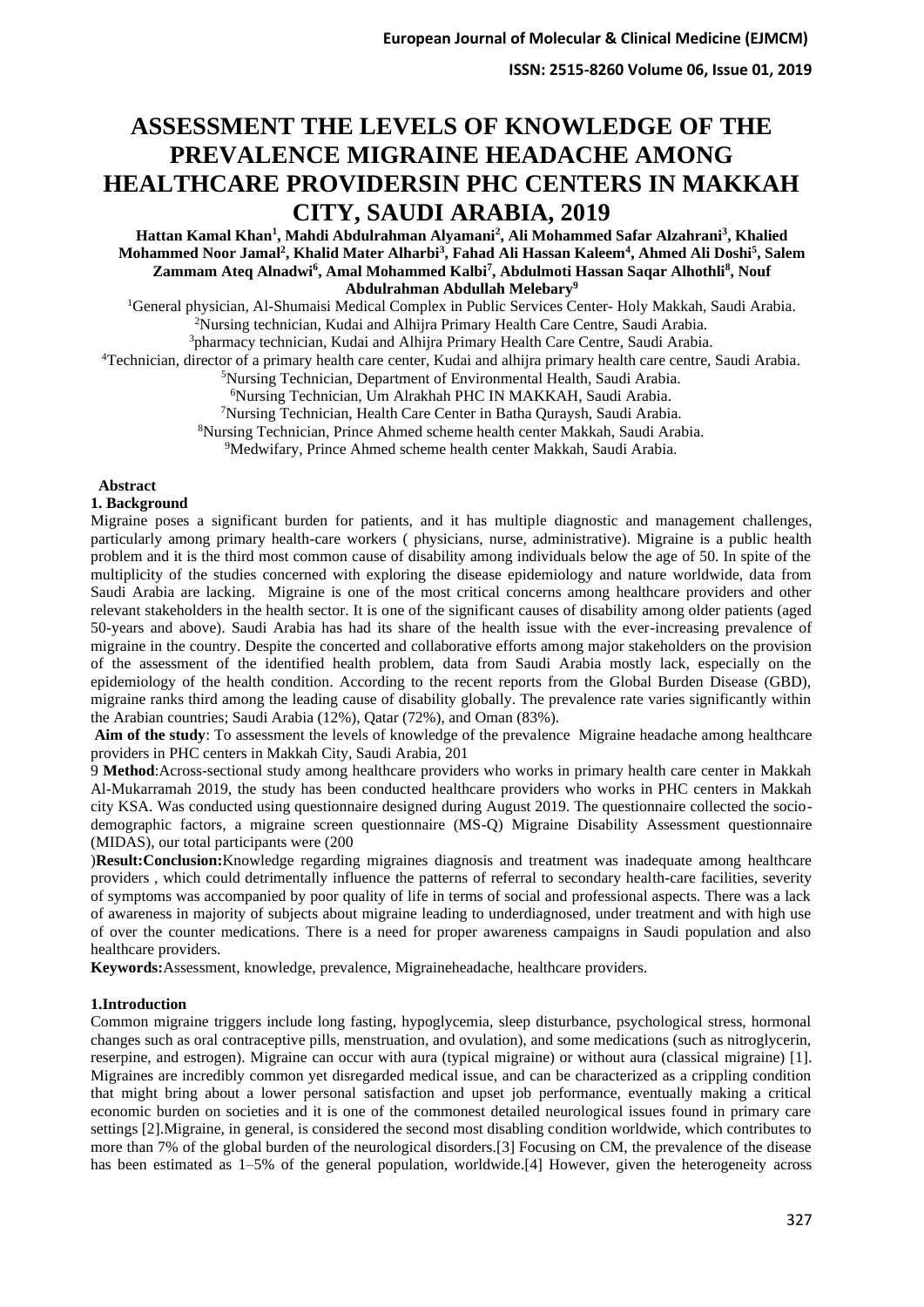### **ISSN: 2515-8260 Volume 06, Issue 01, 2019**

studies and lack of data from certain regions, the epidemiological picture of CM is incomplete. It accounts for about 8% of all migraine cases, and each year, 2.5% of EM transforms to a CM.[5]

Repeating headache issues are a typical clinical issue, remaining among the top reasons for disability and sufferings. There is an absence of data about its circulation, disease characteristics and related co morbidities in KSA .[6]

On the other hand, investigated that migraine prevalent among medical students in the University of Lagos, Nigeria was 6.4 % and its frequency has been increased during the studying education.[7,8]. In another studyinvestigated that prevalence of migraine in medical students is lower comparing with that of general population[10] but reported that headache is highly prevalent among medical students at Sultan Qaboos University in Oman.Since medical students are subjected to Stress and also the implicitresponsibility of courses, this survey was carried out to evaluate the prevalence of migraine and other kinds of headache in medical students in Zahedan University of Medical Sciences ( southeast Iran) in academic years (February, 2005 to December 2006).[11]

Headache is perhaps the most basic worries among medical services suppliers and other important partners in the health sector. It is one of the significant reasons for disability among older patients (aged 50-years and more). Saudi Arabia has had a lot of the medical problem with the always expanding prevalence of migraine in the country.[12] Work-related pressure is viewed as a significant natural reason for migraine[13]. Healthcare workers have an upsetting workplace, are often presented to emotional pressure, and are frequently on pivoting work shifts in view of their work requests[14] . Practically half (45%) of Healthcare workers, especially doctors and nurses, reported highly stressful workdays [15]

Migraine affects over 20% of world population at some point in their lives. Epidemiological studies have shown that 4.5% of the Western European population has headache at least 15 days per month [16] whereas prevalence is 14.2% in USA adults [17], 1-22% in Asian countries [18] and 12.1% in Saudi Arabia [19]. Moreover, prevalence is strikingly higher among females compared to males (17.3%: 5.7%) [20].

Treatment of migraine falls into two main classes; thwarting the progression and those that prevent the health condition from happening . The utilization of headache related medications during the beginning phases of the assaults is basic in increasing the adequacy of the treatment process.[21]

 The majority widely recognized over-the-counter (OTC) prescriptions for tending to the scenes of pain incorporate analgesics, caffeine items just as NSAIDs.[22] However, abuse of NSAIDs and analgesics is related with adverse events. Other OTC medications incorporate naproxen, acetaminophen and ibuprofen. Trigeminalvascular hypothesis gives a valuable hypothetical system to the improvement of migraine. In such manner, the trigeminal nerve fibers get animated to deliver vaso-inhibitory peptide (VIP), calcitonin gene-linked peptide (CGRP) just as substance P[23], notwithstanding the purposeful and community oriented endeavors among significant partners on the arrangement of the appraisal of the recognized medical issue, information from Saudi Arabia generally need, especially on the epidemiology of the health condition.[24]

#### **Literature review**

Migraine headache is a common neurological disorder affecting Saudi population. The prevalence of headache in Taif city was found to be higher than prevalence reported in different studies. For instance, headache was reported in 53.2% of individuals studied in Brazil in 2005 [25], 33.8% in Nairobi [26], and 27.9% in Kuwait [27]. Females seemed to be significantly more affected than males ( $P = 0.002$ ), with an odds ratio of 0.28 for the gender difference. This finding is consistent with previous literature studies that stated that migraine headache was more prevalent among females [11, 15, 16]. Migraine headache was also found to be more prevalent among city habitants than countryside habitants. The stressful life in the city, and the lack of meditation and relaxing country nature can be the reasons behind the high prevalence of migraine among city inhabitants.

Ibrahim NK, et al.(2017) reported in their study that migraine, despite having a higher prevalence in young adult Saudi population , is frequently underdiagnosed and undertreated.[13]. In the previous studies, prevalence of migraine Aura consisting of visual, sensory, or speech symptoms was reported by two out of five participants reporting migraine.[28]

Studies have concluded that though biological factors may explain some of the differences, but the main explanation is presumably gender disparities in work, economy, daily living, social life and expectations between women and men and deeper societal changes are needed to reduce the inequities in pain experiences between women and men.[29] Many researchers agree that the health problem can cause throbbing pain in the affected area, which varies in intensity.6 More than 70% of the patients diagnosed with the condition report nausea and sensitivity to light as well as sounds.[30] Migraine was significantly associated with high rates of unemployment ( $P < 0.001$ ). Up to one half of males and twothirds of females were either unemployed or non-working students. Inagreement with our results, Stewart et al [31] reported in their study that migraine, especially chronic migraine, had a negative impact on employment, and that 19% of chronic migraineurs were less likely to be working for pay compared with episodic migraineurs. The severity of migraine attack can explain such negative impact on occupational aspects. Marital status, educational level, and tobacco smoking were not significantly correlated with migraine prevalence when logistic regression was performed.Migraine was significantly associated with high rates of Unemployment (P  $< 0.001$ ).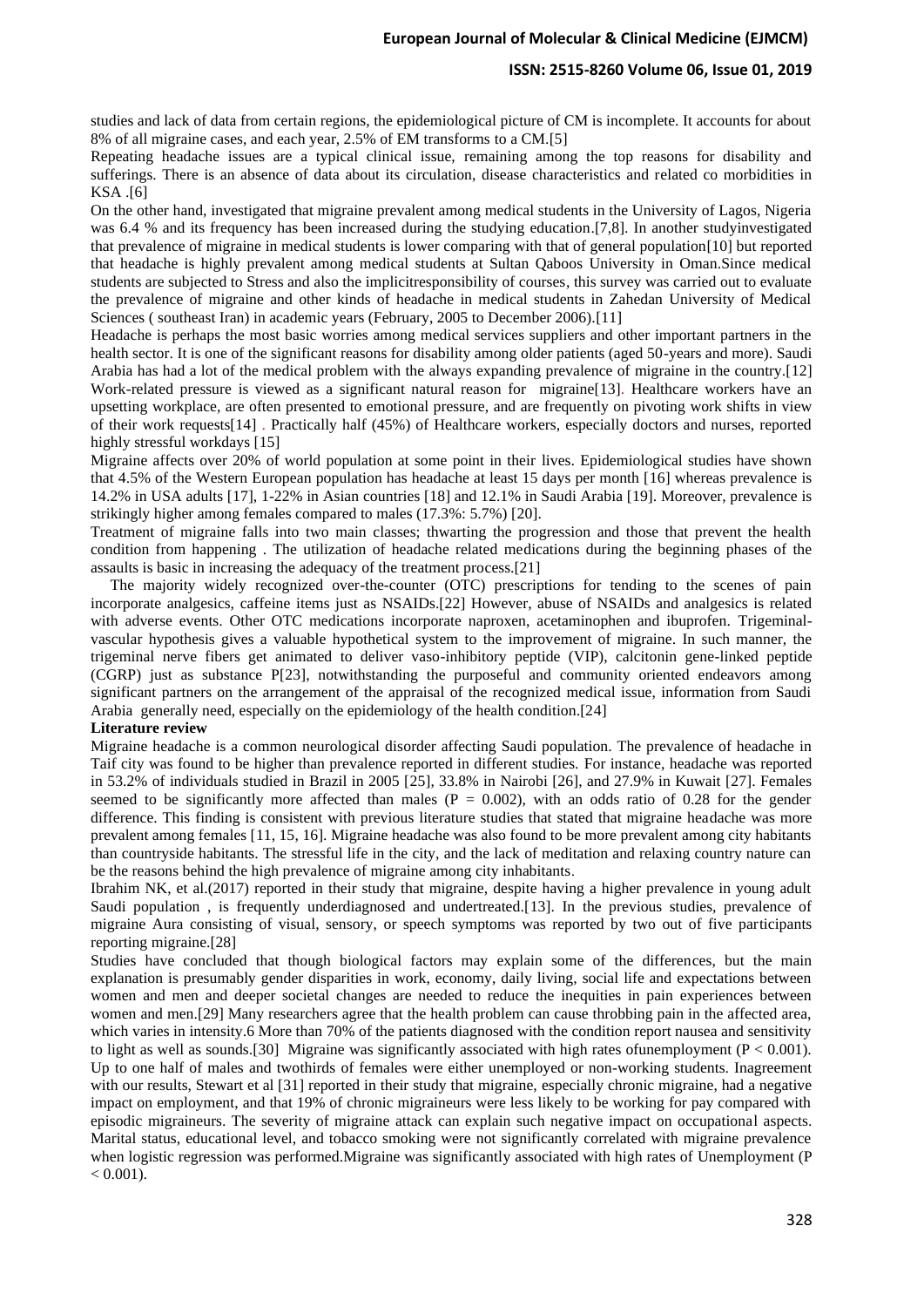# **ISSN: 2515-8260 Volume 06, Issue 01, 2019**

Significant association of headache with other socio-demographic and personal characteristics like job type, working hours, sleeping hours was also revealed. Civil workers, those with more working hours and less sleeping hours suffered more with migraine than non-migraine headache. Migraine has previously shown to be significantly associated with unemployment in other studies,[23]

In the previous literature studies that stated that migraine headache was more prevalent among females [27]. High prevalence of migraine among females can be attributed not only to hormonal changes, but also to central cortical excitability [28]. Fillingim et al [32] reported in their review article stated the Migraine headache was also found to be more prevalent among city habitants than countryside habitants. The stressful life in the city, and the lack of meditation and relaxing country nature can be the reasons behind the high prevalence of migraine among city inhabitants. Migraine was significantly associated with high rates of unemployment.[29]

### **2.1 Rationale**

migraine ranks third among the leading cause of disability globally and effect the lifestyle and the enjoyment by life. Migraine headache can severely impact work, family, social, and leisure activities, the majority of the healthcare providers who works in PHC centers who usually complain of having headache for more than 1 year,It isrecommended that awareness related to knowledge of symptoms and triggers of migraine among general Saudi population be raised by print and electronic media as well as printed brochures should be placed in every health care center.

### **2.2 Aim of the Study**

To assessment the levels of knowledge of the prevalence Migraine headache among healthcare providers in PHC centers in Makkah City, Saudi Arabia, 2019

### **2.3 Objectives**:

- ➢ To measure the prevalence of migraine among healthcare providers who works in PHC centers by using valid and reliable questionnaire in Makkah city , Saudi Arabia, 20 .19
- ➢ To assessment the levels of knowledge of the prevalence Migraine headache among healthcare providers in PHC centers in Makkah City, Saudi Arabia, 2019.

# **3. SUBJECTS AND METHODS**

# **3.1 Study design:**

A cross sectional study has been carried out among healthcare providers who works in PHC centers in Makkah city, Saudi Arabia, 2019.

### **3.2 Study setting**

The study has been carried out among healthcare providers who works in (Al-Zahir) PHC centers in Makkah Almukarramh at Saudi Arabia, 2019. Makkah is the holy city of every Muslim in the world. It is the main place of the pilgrims to perform Umrah and Hajj. Makkah is a modern city and there is a continuous working to improve the infrastructure of Makkah for the sake of both Makkah citizens and pilgrims. Also, it has 85 PHC centers under supervision of Directorate of Health Affairs of Makkah Al-Mukarramah. These centers distributed under 7 health care sectors and each sector contains around  $10 - 14$  primary health care centers. Three health care sectors inside Makkah Al-Mukarramah city (urban) with 37 primary health care centers underneath and four sectors are outside Makkah (rural) with 48 primary health care centers. The three healthcare sectors inside Makkah Al-Mukarramah are Al-Ka'akya with 11 primary healthcare centers, Al-Adl with 12 primary healthcare centers and Al-Zahir with 14 primary healthcare centers.

#### **3.3 study area :**

The study has been conducted in Al-Zahir PHC in Makkah, Saudi Arabia in 2019, under supervision of Directorate of Health Affairs. They are distinguished by their environment and the large number of healthcare providers who works in them, which is characterized good environment.

### **3.4 Study population:**

 The study population has been all healthcare providers who works in Al-Zahir PHC centers in Makkah city, Saudi Arabia, 2019, and agreed to fill the questionnaire.

# **3.5 Eligibility Criteria**

# **a. Inclusion criteria :**

All Saudi healthcare providers who works in Al-ZahirPHC centers available on the duration of the study.

### **b.Exclusion criteria**

Healthcare providers who are not available on the duration of the study.

#### **3.6Study Sample :**

The sample size has been calculated by epiInfo, http://www.raosoft.com/samplesize.html (The margin of error: 5%, Confidence level: 95%, and the response distribution of the prevalence counted for 50% for the lack of local studies) accordingly the Sample size is (200) of healthcare providers in Al-ZahirPHC and adding 10 more to decrease margin of error. After adding 5% oversampling, the minimum calculated sample has been the total population is 200 healthcare providers. Computer generated simple random sampling technique was used to select the study participants.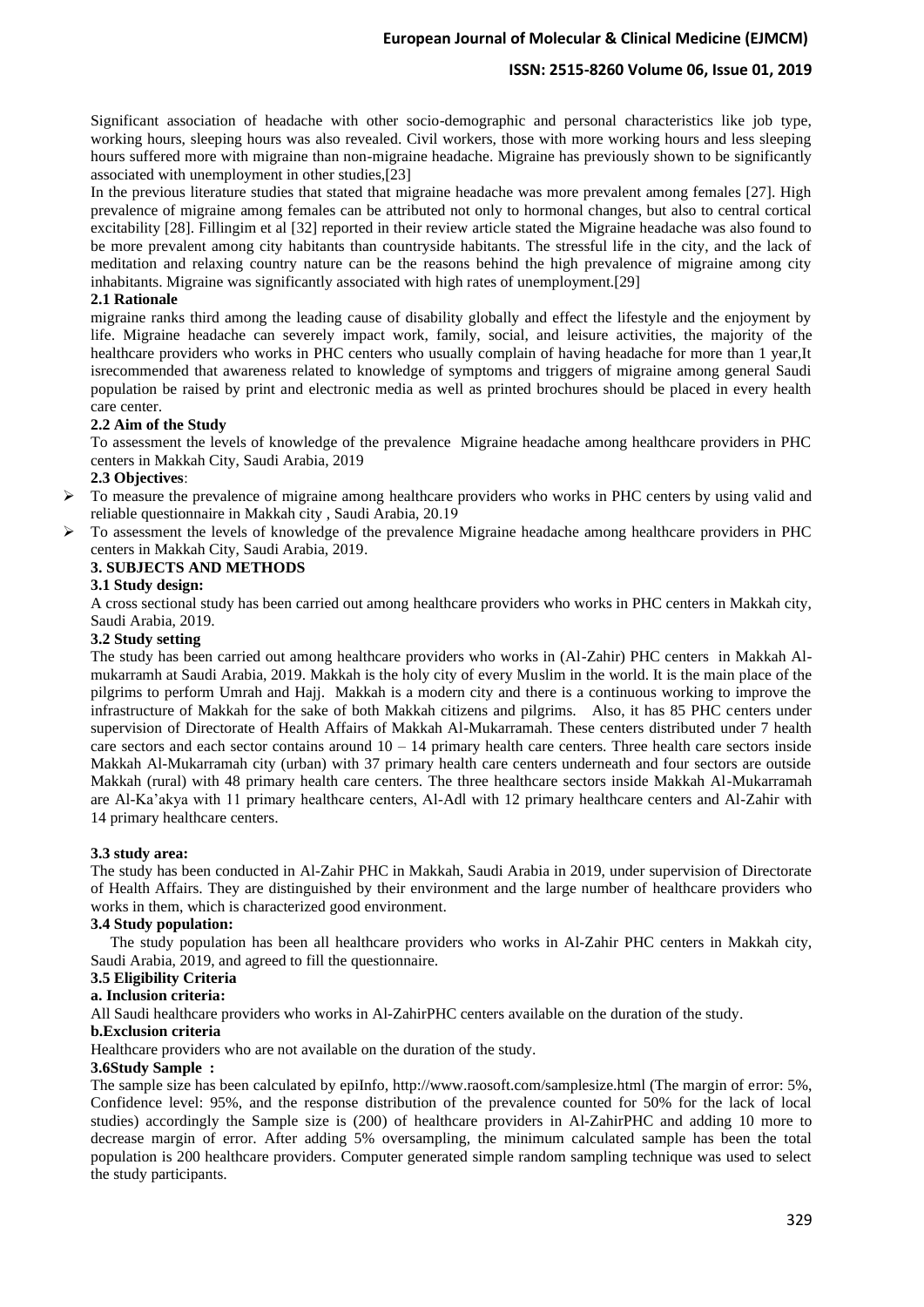# **3.7 Sampling technique:**

The participants has be randomly chosen by using systematic sampling technique by dividing the total population by sample size 200has be decided randomly.

## **3.8 Data collection tools and instruments :**

Pretested, a questionnaire has been used in data collection. The study questionnaire package has been provided to all participants. The package has been in English language and has been include questions about socio-demographic factors, a migraine screen questionnaire (MS-Q) Migraine Disability Assessment questionnaire (MIDAS)

# **Migraine screen questionnaire**

The migraine screen questionnaire (MS-Q) is a five-item migraine screening questionnaire developed for use in clinical practice and research settings both in the general population and occupational medicine. The questionnaire is based on the international headache society criteria (IHS) on migraine diagnosis5. Each of the five items in this structured questionnaire has a dichotomous response option of yes/no. A score of 0 is assigned for each "NO" response and of 1 for each "YES" response. The total score is 5, where a cut-off point of ≥4 was used to indicate a case of migraine [33].

# **Disability Assessment questionnaire MIDAS**

 Measuring the burden of migraine should be a prelude to effective treatment designed to reduce that burden. The most frequently used disability instrument in migraine research is the MIDAS questionnaire. The MIDAS questionnaire consists of five questions that focus on lost time in three domains: schoolwork or work for pay; household work or chores; and family, social, and leisure activities. All questions ask about either days of missed activity or days where productivity was reduced by at least half. If productivity is decreased to 50% or below, the day is considered missed. The MIDAS score is derived as the sum of missed days due to a headache over a 3-month period in the three domains. Two additional questions on the MIDAS questionnaire are not included in MIDAS score, assessing frequency and intensity of pain. The four-point grading system for the MIDAS questionnaire is as follows:

- $\triangleright$  Grade 1 (scores ranging from 0 to 5): little or no disability
- $\triangleright$  Grade 2 (scores ranging from 6 to 10): mild disability
- $\triangleright$  Grade 3 (scores ranging from 11 to 20): moderate disability
- $\triangleright$  Grade 4 (21 or greater): severe disability.(17)

# **3.9 Data analysis :**

 For the Data entry and statistical analysis, SPSS 24.0 statistical software package was used. Quality control performed at the stages of coding and data entry. Data were presented using descriptive statistics in the form of frequencies and percentages for qualitative variables, and means and standard deviations, medians, and inertquartile range for quantitative variables. Chi square test and unpaired t test will used at the level of data analysis and association

## **3.10 Ethical concern :**

 Approval for research data collection of required authorities and institutions has been obtained. These data has been confidential and used just for research purposes.

# **3.11 Budget :** Self-funded

## **4. Results**

**Table 1** distribution of the participants socio-demographic factors .

| ge            |   |  |  |  |  |  |
|---------------|---|--|--|--|--|--|
| $<$ 35        |   |  |  |  |  |  |
| 35-50         |   |  |  |  |  |  |
| $>50$         |   |  |  |  |  |  |
| ender         |   |  |  |  |  |  |
| Female        | 8 |  |  |  |  |  |
| Male          |   |  |  |  |  |  |
| arital status |   |  |  |  |  |  |
| Single        |   |  |  |  |  |  |
|               |   |  |  |  |  |  |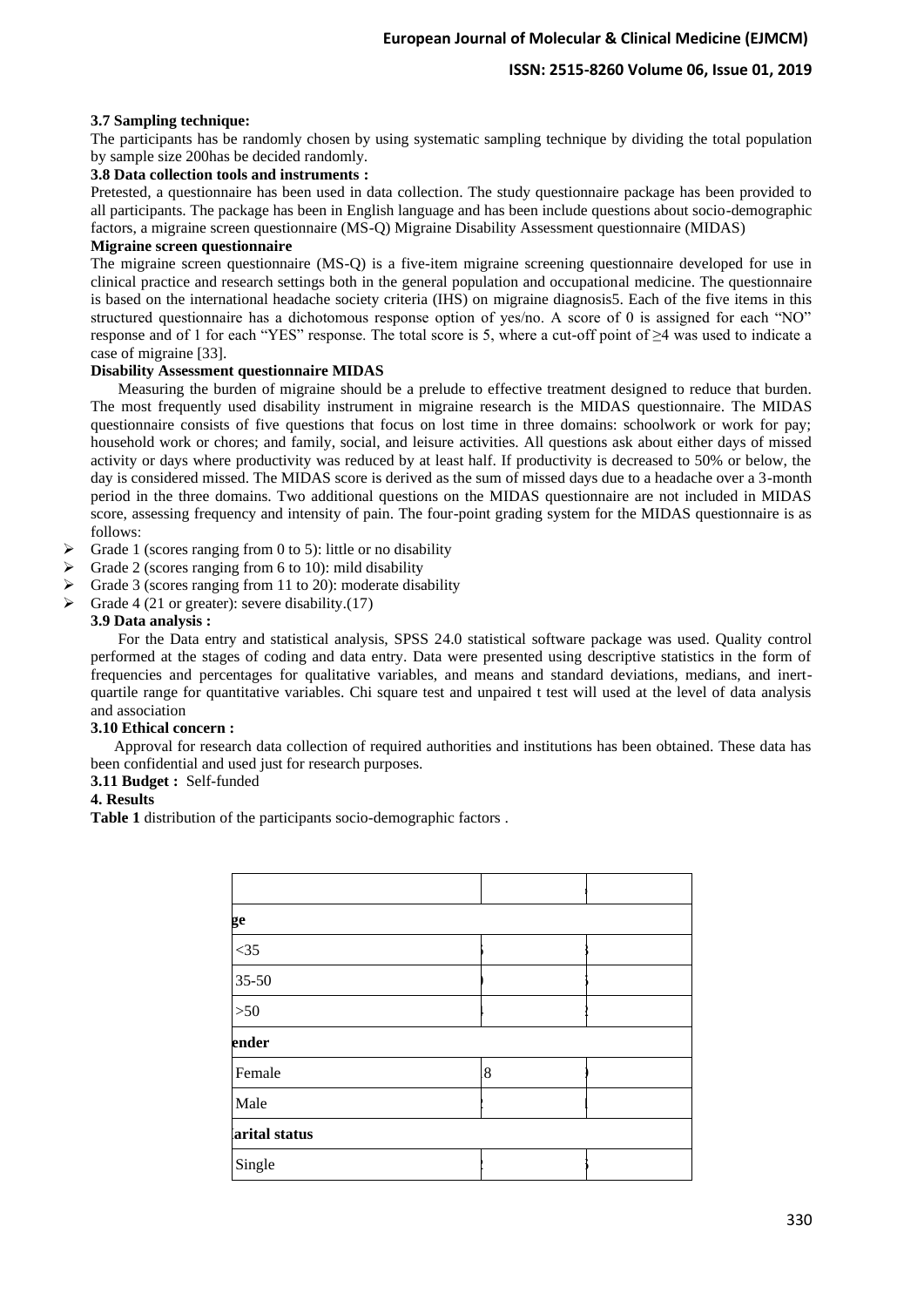# **ISSN: 2515-8260 Volume 06, Issue 01, 2019**

| Married.       |  |
|----------------|--|
| Divorced.      |  |
| Widow          |  |
| ccupation      |  |
| A doctor       |  |
| Nurse          |  |
| Administrative |  |
| ears of work   |  |
| $<$ 5          |  |
| $5 - 15.$      |  |
| $>15$ .        |  |

Table 1 shows that most of the participants (45.0%) were in the age group(35-50) years follow by the age <35.0% were (33.0%) , the majority of them females was higher compared to male(59.0% and 41.0%) , regarding the marital status most of participants married were( $39.0\%$ )while widow were $(25.0\%)$ , regarding occupation the majority of participant are nurse were(49.0%) while administrative practitioner were(31.0%), regarding the years of work majority of participant from 5-15 were (49.0%)

**Table 2:** Distribution of the migraine screen questionnaire(MS-Q) of the participants

|                                                                      |          |  | es |  | hi-square |       |
|----------------------------------------------------------------------|----------|--|----|--|-----------|-------|
| $S-Q$                                                                |          |  |    |  |           | value |
| b you have frequent or intense headaches                             | 80       |  |    |  | 000.1     | 000   |
| b your headaches usually last more than 4 hours?                     | i4       |  |    |  | .320      | 000   |
| p you usually suffer from nausea when you have<br>adache?            | 6        |  |    |  | .920      | 000   |
| bse light or noise bother you when have a headache?                  |          |  | 10 |  | 000       | 157   |
| bse headache limit any of your physical or intellectual<br>tivities? | $\Omega$ |  |    |  | 000       | 157   |

Table 2 shows that the score of migraine screen questionnaire (MS-Q) of the participants regarding the frequent or intense headaches have a significant differences relation were P=0.000 and **X<sup>2</sup>** (18.000) the majority of participants answer No were(65.0%),while Yes were(35.0%), regarding headaches usually for last more than 4 hours have a significant differences relation  $P=0.000$  and  $\mathbf{X}^2$ (58.320) the majority of participants answer No were(77.53%),while Yes were(23.0%), regarding the suffer from nausea when you have headache have a significant differences relation were  $P=0.000$  and  $\mathbf{X}^2(25.920)$  the majority of participants answer No were(68.0%),while Yes were(32.0%), regarding light or noise bother you when have a headache have no significant differences relation were P=0.157 and  $\mathbf{X}^2(2.000)$  the majority of participants answer Yes were(55.0%),while No were(45.0%), regarding headache limit any of your physical or intellectual activities have no significant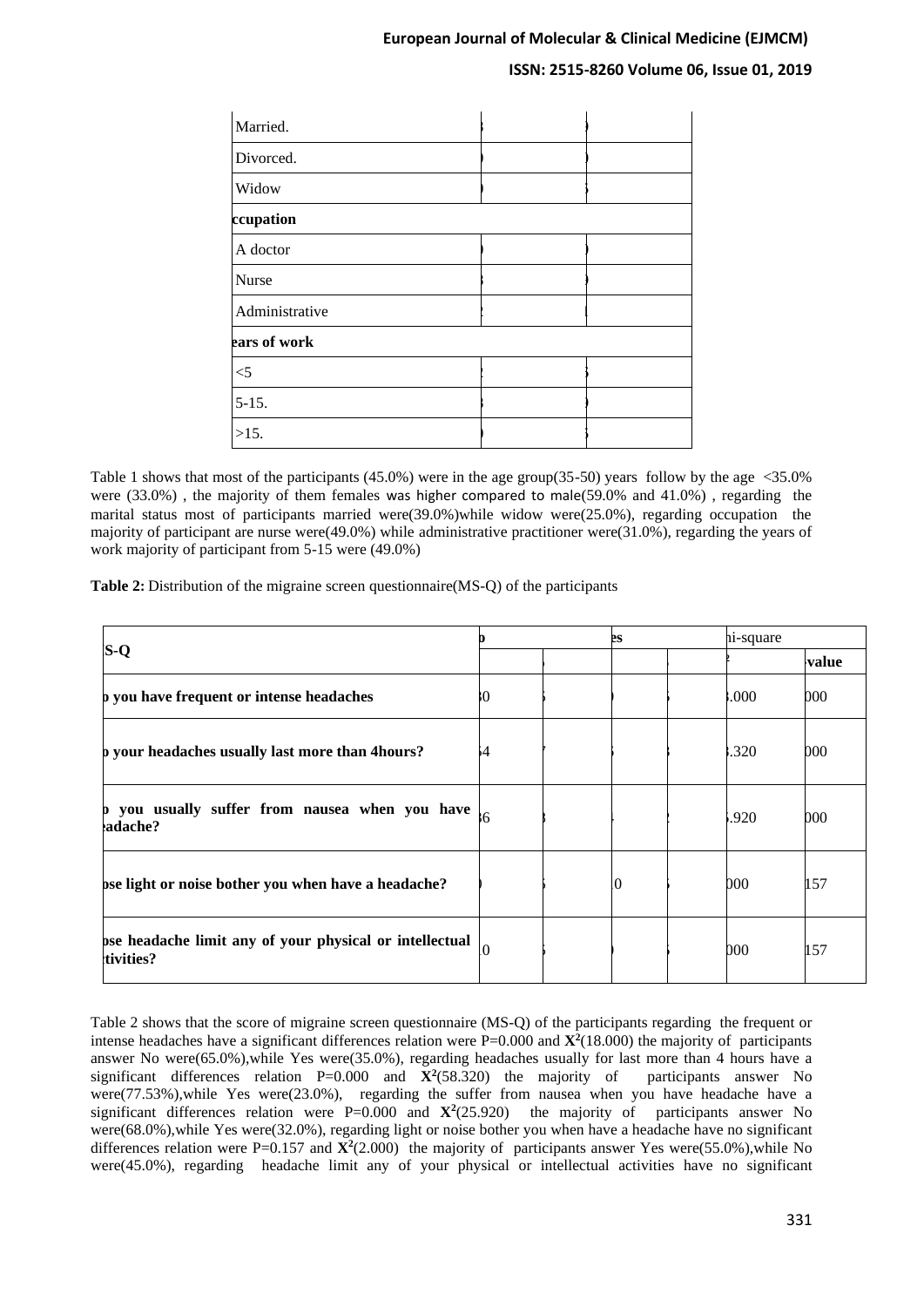differences relation were P=0.157 and  ${\bf X}^2(2.000)$  the majority of participants answer Yes were(55.90%),while No were(45.0%)

**Table 3**Distribution of the migraine score of questionnaire (MS-Q) (Positive (≥4) and Negative (<4) ) of the participants**.**

| $S-Q$          |        |           |    |  |  |  |
|----------------|--------|-----------|----|--|--|--|
|                |        |           |    |  |  |  |
| script (ge4)   |        |           |    |  |  |  |
| egative $(<1)$ |        | 6         |    |  |  |  |
| btal           |        | Ю         | 10 |  |  |  |
|                | ange   | 5.        |    |  |  |  |
| tore           | ean±SD | 154±0.488 |    |  |  |  |
| hi-square      |        | 805       |    |  |  |  |
|                | value  | 028*      |    |  |  |  |

 Table 3 shows that the score of migraine screen questionnaire (MS-Q) have a significant differences relation of were P-value= 0.028 the participants the mean  $\pm SD$  was (3.154 $\pm$ 0.488) while the data range (2-5) while the most of participants Negative (<4) were (58.0%.) while Positive  $(\geq 4)$  were (42.0%).

**Figure 1:** Distribution of the migraine score of questionnaire (MS-Q) (Positive  $(\geq 4)$  and Negative  $(\leq 4)$ ) of the participants



**Table (4)** Distribution of Participants' Migraine Disability Assessment grades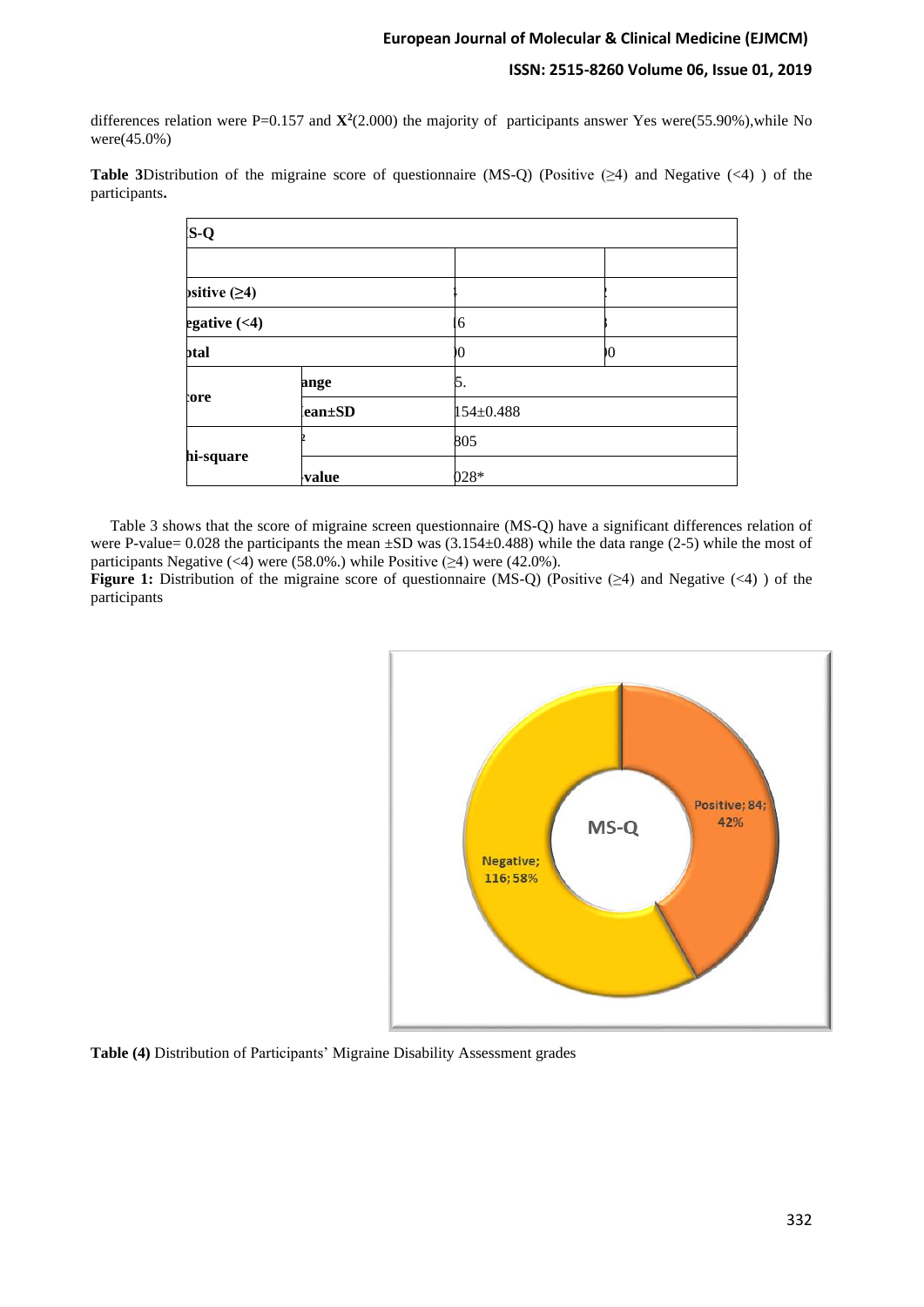| <b>IDAS</b>                                                                                                                                                                                                                                                        |                                 | ays          |               |
|--------------------------------------------------------------------------------------------------------------------------------------------------------------------------------------------------------------------------------------------------------------------|---------------------------------|--------------|---------------|
|                                                                                                                                                                                                                                                                    |                                 | ange         | lean±SD       |
| h how many days in the last 3 months did you miss work because of<br>ur headaches?                                                                                                                                                                                 | 7.                              | $15+1.118$   |               |
| bw many days in the last 3 months was your productivity at work<br>duced by half or more because of your headaches? (Do not include $ 18$ .                                                                                                                        |                                 |              | $.78 + 4.155$ |
| lys you counted in question 1 where you missed work )<br>h how many days in the last 3 months did you not do household work<br>uch as housework, home repairs and maintenance, shopping, caring $\beta$ 4.<br>r children and relatives) because of your headaches? |                                 | $.45 + 8.97$ |               |
| bw many days in the last 3 months was your productivity in household<br>prk reduced by half of more because of your headaches? (Do not<br>clude days you counted in question 3 where you did not do household<br>ork.)                                             |                                 | 49.          | $19+13.89$    |
| h how many days in the last 3 months did you miss family, social or<br><b>isure activities because of your headaches?</b>                                                                                                                                          |                                 | 17.          | 87+4.11       |
| ɔtal                                                                                                                                                                                                                                                               |                                 | 130.         | .64±49.23     |
|                                                                                                                                                                                                                                                                    | tle or No Disability (G I)      |              |               |
|                                                                                                                                                                                                                                                                    | ild Disability (G II)           |              |               |
| verity                                                                                                                                                                                                                                                             | <b>oderate Disability (III)</b> |              |               |
|                                                                                                                                                                                                                                                                    | vere Disability (IV)            |              |               |

Table 4 shows thatregarding the Participants' Migraine Disability Assessment grades on how many days in the last 3 months did you miss work because of your headaches the mean  $\pm SD$  was (375 $\pm 1.118$ ) while the data range (1-7), regarding how many the days in the last 3 months was your productivity at work or school reduced by half or more because of your headaches the mean  $\pm SD$  was (11.78 $\pm$ 4.155) while the data range (2-18), while regarding on how many days in the last 3 months did you not do household work (such as housework, home repairs and maintenance, shopping, caring for children and relatives) because of your headaches the mean  $\pm SD$  was (29.45 $\pm 8.97$ ) while the data range (1-34), regarding How many days in the last 3 months was your productivity in household work reduced by half of more because of your headaches the mean ±SD was (27.19±13.89) while the data range (1-49), regarding On how many the days in the last 3 months did you miss family, social or leisure activities because of your headaches the mean  $\pm SD$  was (7.87 $\pm$ 4.11) while the data range (0-17).

 Regarding the mean ±SD of the total (MIDAS) score were (81.64±49.23) and data rang were (3-130). The migraine disability grade (**G I**) of 36 participants (18.0%) was little or no disability, that of 98 (49.0%) was mild disability (**G II**), that of 42 (21.0%) was moderate disability(**III**), and that of 24(12.0%) was severe disability**(IV)**.

**Figure 2:** Distribution of Participants' Migraine Disability Assessment grades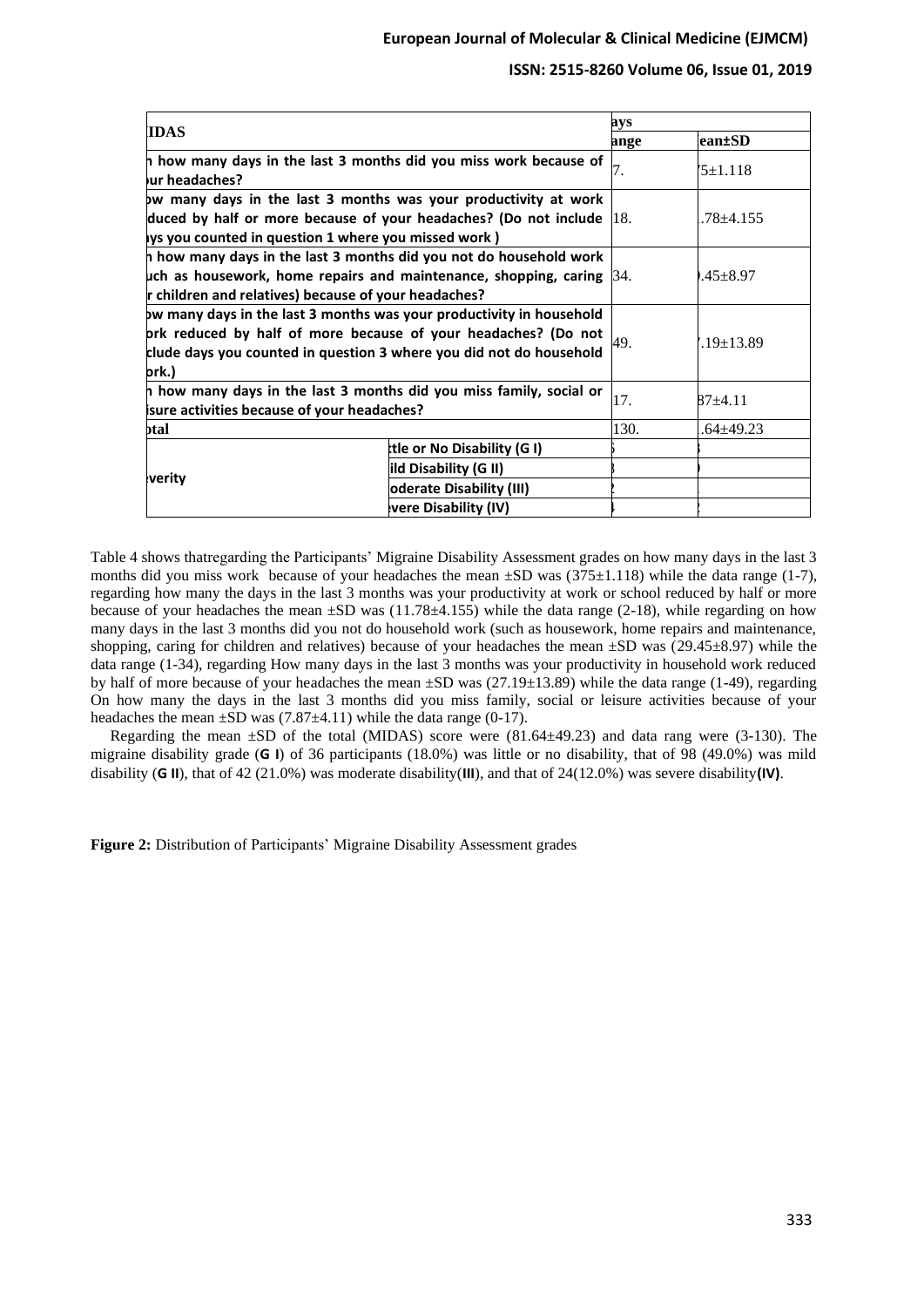

**Table (5)** Distribution of the correlation between socio-demographic data to Participants (Age, gender, marital status**,** Occupation and Years of work) and Migraine Disability Assessment

 Table 4 shows MIDA grades according to migraine characteristics of Participants. significant differences in MIDA grades were present according to the age were  $P=0.001$  and  $(X2 25.969)$  with a great majority in the Positive

|               |               | $S-Q$             |                   |                |      |       |           |  |
|---------------|---------------|-------------------|-------------------|----------------|------|-------|-----------|--|
|               |               | $pstitive (n=84)$ | egative<br>$=116$ | btal           |      |       | hi-square |  |
|               |               |                   |                   |                |      |       | value     |  |
|               | 55            | .38               | .97               |                | .00  |       |           |  |
| ge            | $-50$         | .71               | .72               |                | .00. | .969  | $0.001*$  |  |
|               | 50            | .90               | .31               |                | 00.5 |       |           |  |
|               | emale         | .29               | .07               | $\overline{8}$ | .00. | .778  | $0.001*$  |  |
| ender         | iale          | .71               | .93               |                | .00  |       |           |  |
|               | ngle          | .86               | .66               |                | 00.6 |       | $0.001*$  |  |
| arital status | arried.       | 5.19              | .28               |                | .00. | .601  |           |  |
|               | ivorced.      | .71               | 62                |                | 0.00 |       |           |  |
|               | 'idow         | .24               | .45               |                | 00.  |       |           |  |
|               | doctor        | .10               | 90                |                | 0.00 | 1.597 | $0.001*$  |  |
| ccupation     | urse          | .38               | .55               |                | .00. |       |           |  |
|               | dministrative | 52                | .55               |                | .00  |       |           |  |
| ears of work  |               | .86               | .90               |                | 00.  |       |           |  |
|               | 15.           | .48               | .07               |                | .00. | .74   | $0.001*$  |  |
|               | 15.           | .67               | .03               |                | 00.  |       |           |  |

disability were(52.38%) in age(<35)years, also significant differences in MIDA grades were present according to the gender were  $(P=0.001)$  and  $(X2 52.778)$  with a great majority in the Positive disability were  $(89.29%)$  in the female, while significant differences in MIDA grades were present according to the marital status were (P=0.001) and (X2 25.601)with a great majority in the Negative disability were(48.28%) in the married, regarding significant differences in MIDA grades were present according to the Occupation were  $(p=0.001)$  and  $(X2 45.597)$  with a great majority in the nurse and Positive disability were(52.38%), regarding significant differences in MIDA grades were present according to the Years of work were  $(p=0.001)$  and  $(X2\ 15.74)$  with a great majority in the 5-15 years and Positive disability were(65.48%)

**Figure (3)** Distribution of the correlation between socio-demographic data to Participants (Age, gender, marital status**,** Occupation and Years of work) and Migraine Disability Assessment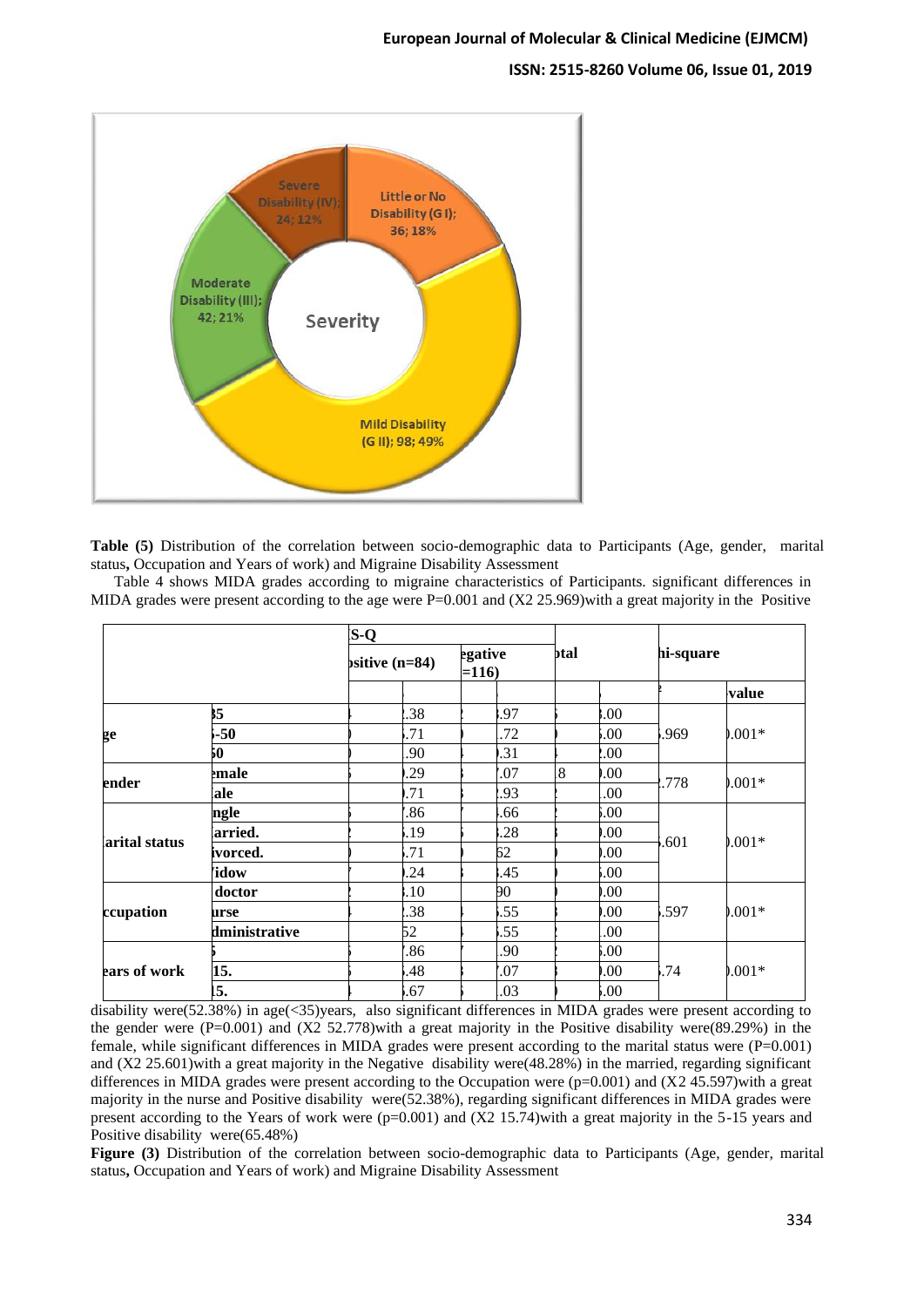

#### **5. Discussion**

This cross-sectional study Assessment the levels of knowledge of the prevalence Migraine headache among healthcare providers in PHC centers in Makkah City, Saudi Arabia, 2019. Migraine is a common neurological disorder affecting Saudi population, was found to be higher than prevalence reported in different studies. For instance, headache was reported in 53.2% of individuals studied in Brazil in 2005 [25], 33.8% in Nairobi[26], and 27.9% in Kuwait[27]. The mean age of our participants was 35 years, which was close to the findings of the previous Saudi study conducted on migraine patients, where the mean age of patients was 34.21 years. Pradeep et al. reported that migraine was more frequent among young and middle-aged individuals [34]

The present study revealed that prevalence of migraine headache among healthcare providers in PHC centers Makkah City , with significantly higher grades of severity among females and nurse then doctor in our study that that most of the participants (45.0%) were in the age group(35-50) years follow by the age <35.0% were (33.0%) , the majority of them females was higher compared to male(59.0% and 41.0%) , regarding the marital status most of participants married were(39.0%)while widow were(25.0%), regarding occupation the majority of participant are nurse were(49.0%) while administrative practitioner were(31.0%), regarding the years of work majority of participant from 5-15 were (49.0%) (See table 1)

These findings are in accordance with those reported by several studies. Ferrariet al. reported that prevalence of migraine among the general population of the Arab countries ranged between 2.6% and 32%. The prevalence rates ranged from 12.2% to 27.9% among medical students, and ranged from 7.1% to 13.7% among school children. Females were more susceptible to migraine compared to males[36]

 Table 2 shows that the score of migraine screen questionnaire (MS-Q) of the participants regarding the frequent or intense headaches have a significant differences relation were  $P=0.000$  and  $X2(18.000)$  the majority of participants answer No were(65.0%),while Yes were(35.0%), regarding headaches usually for last more than 4 hours have a significant differences relation P=0.000 and X2(58.320) the majority of participants answer No were(77.53%), while Yes were(23.0%), regarding the suffer from nausea when you have headache have a significant differences relation were  $P=0.000$  and  $X2(25.920)$  the majority of participants answer No were(68.0%),while Yes were(32.0%), regarding light or noise bother you when have a headache have no significant differences relation were P=0.157 and  $X2(2.000)$  the majority of participants answer Yes were(55.0%),while No were(45.0%), regarding headache limit any of your physical or intellectual activities have no significant differences relation were P=0.157 and X2(2.000) the majority of participants answer Yes were(55.90%),while No were(45.0%) Moreover, migraine was found to run in families [36].

The present study showed that the largest proportion of nurse in PHC had positive disability were(52.38%),followed by those with Little or No Disability were(46.55%), moderate disability were (15.0%), also shows that regarding the Participants' Migraine Disability Assessment grades on how many days in the last 3 months did you miss work because of your headaches the mean  $\pm SD$  was (375 $\pm 1.118$ ) while the data range (1-7),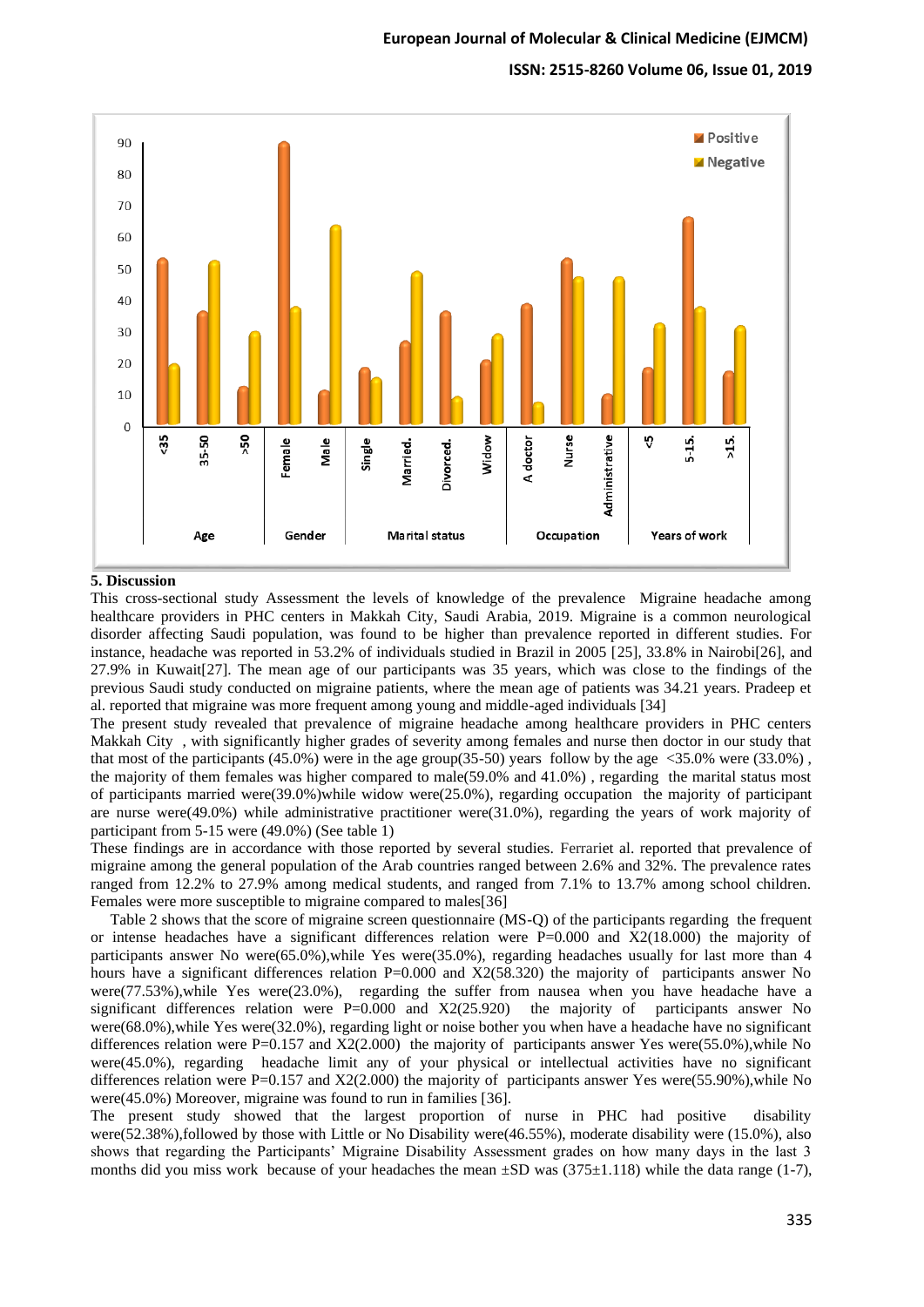### **ISSN: 2515-8260 Volume 06, Issue 01, 2019**

regarding how many the days in the last 3 months was your productivity at work or school reduced by half or more because of your headaches the mean  $\pm SD$  was (11.78 $\pm$ 4.155) while the data range (2-18), while regarding on how many days in the last 3 months did you not do household work (such as housework, home repairs and maintenance, shopping, caring for children and relatives) because of your headaches the mean ±SD was (29.45±8.97) while the data range (1-34), regarding How many days in the last 3 months was your productivity in household work reduced by half of more because of your headaches the mean ±SD was (27.19±13.89) while the data range (1-49), regarding On how many the days in the last 3 months did you miss family, social or leisure activities because of your headaches the mean  $\pm SD$  was (7.87 $\pm$ 4.11) while the data range (0-17). Regarding the mean  $\pm SD$  of the total (MIDAS) score were (81.64±49.23) and data rang were (3-130). The migraine disability grade(G I) of 36 participants (18.0%) was little or no disability, that of 98 (49.0%) was mild disability(G II), that of 42 (21.0%) was moderate disability(III), and that of  $24(12.0\%)$  was severe disability(IV).(See table 3)

 In Malaysia, severe disability was reported among 73% of migraine patients, which was higher than that shown by our study. In accordance with our study, severe disability was significantly associated with increasing duration of migraine[37]. Alzahrani et al. found that headache had a severe effect on the job performance and the life of emergency department staff.[38]. similar study shown In accordance with our study it has been reported that migraine disabilities have an acute impact on the performance of the job and outcome, as 31% of migraine patients lost one workday in a period of three months and absented an average of 10.7 days per year[37], Moreover, Zivadinov et al. suggested that physical activity is one of the commonest triggers of headache [39]

 also similar study the recent studies on populations living in high altitude regions has shown a high prevalence of headache, particularly migraine.[49] This high prevalence of migraine's headache is also similar to that reported in a previous study from Taif, which is another city in the Sarawat mountain ranges of Saudi Arabia.[40] Another recently published study from Riyadh, the capital of Saudi Arabia reported a prevalence of 84%.[23] These results are in contrast with the studies from the past decade and thus pose interesting questions. A review published in 2010 that focused on the epidemiology of headache in the Arab region included two community-based studies with large sample size from Saudi Arabia.[40] This review had reported the prevalence of headache to be much lower at 8-12% than that reported in the current study and some recent studies from the region.[23,39] This is an interesting observation as it suggests an extraordinary increase in headache prevalence in the Kingdom. Though these differences could be purely due to methodological reasons, different populations and different area, however the increased use of digital gadgets, especially handheld device like smartphones, warrants further studies to understand this phenomena.[40]

#### **6. Conclusion**

The present study showed that the prevalence of migraine in healthcare providers in PHC centers in Makkah is more or less the same the prevalence of migraine as that of other healthcare providers in PHC centers in deferentcites. Migraine is prevalent at Saudi Arabia. It is recommended that awareness related to knowledge of symptoms and triggers of migraine among general Saudi population be raised by print and electronic media as well as printed brochures should be placed in every health care center. Only one-third of Saudi migraineurs know about migraine triggers. Stress was the most migraine trigger, family history of migraine is very common among Saudi migraineurs.

#### **7. References**

- 1. Noseda, R., & Burstein, R. (2013). Migraine pathophysiology: anatomy of the trigeminovascular pathway and associated neurological symptoms, cortical spreading depression, sensitization, and modulation of pain. *PAIN®*, *154*, S44-S53.
- 2. Loftus, A. M., Wade, C., & McCarron, M. O. (2016). Primary care perceptions of neurology and neurology services. *Postgraduate medical journal*, *92*(1088), 318-321.
- 3. Parviz Bahrami, M. D., Hatam Zebardast, M. D., & Mohammad Zibaei, M. D. (2012). Prevalence and characteristics of headache in Khoramabad, Iran. *Pain Physician*, *15*, 327-332.
- 4. Almalki, Z. A., Alzhrani, M. A. G., Altowairqi, A. T., Aljawi, Y. A., Fallatah, S. A., Assaedi, L. M., ... & Alqusair, S. A. (2018). Prevalence of migraine headache in Taif City, Saudi Arabia. *Journal of clinical medicine research*, *10*(2), 125.
- 5. Woldeamanuel, Y. W., & Cowan, R. P. (2017). Migraine affects 1 in 10 people worldwide featuring recent rise: a systematic review and meta-analysis of community-based studies involving 6 million participants. *Journal of the neurological sciences*, *372*, 307-315.
- 6. Zhang, Y., Kong, Q., Chen, J., Li, L., Wang, D., & Zhou, J. (2016). International Classification of Headache Disorders 3rd edition beta-based field testing of vestibular migraine in China: Demographic, clinical characteristics, audiometric findings and diagnosis statues. *Cephalalgia*, *36*(3), 240-248.
- 7. Ojini, F. I., Okubadejo, N. U., & Danesi, M. A. (2009). Prevalence and clinical characteristics of headache in medical students of the University of Lagos, Nigeria. *Cephalalgia*, *29*(4), 472-477.
- 8. Galinović, I., Vuković, V., Trošelj, M., Antić, S., & Demarin, V. (2009). Migraine and tension-type headache in medical students: a questionnaire study. *Collegium antropologicum*, *33*(1), 169-173.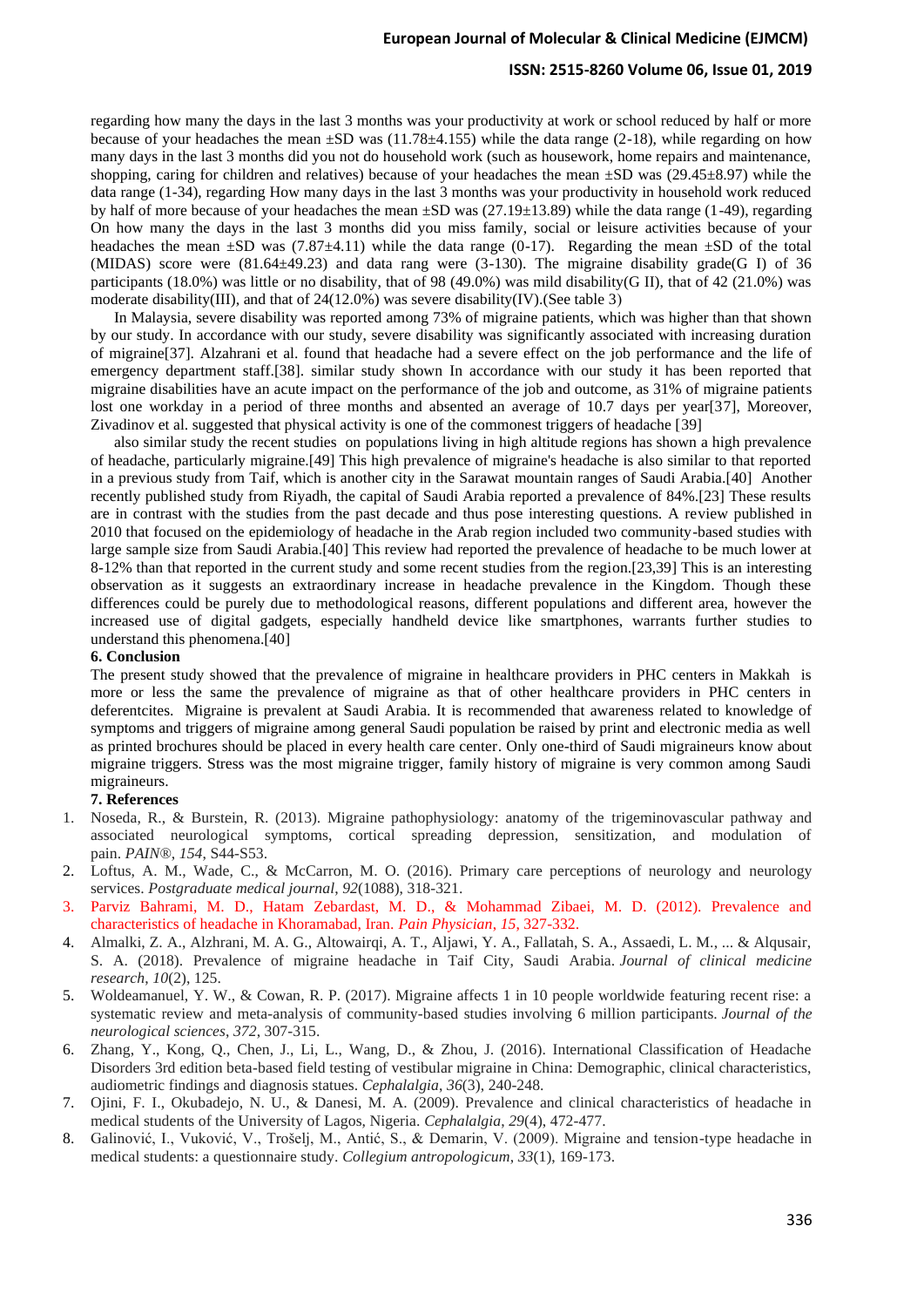### **ISSN: 2515-8260 Volume 06, Issue 01, 2019**

- 9. López-Mesonero, L., Márquez, S., Parra, P., Gámez-Leyva, G., Munoz, P., & Pascual, J. (2009). Smoking as a precipitating factor for migraine: a survey in medical students. *The journal of headache and pain*, *10*(2), 101-103.
- 10. Ndejjo, R., Musinguzi, G., Yu, X., Buregyeya, E., Musoke, D., Wang, J. S., ... & Ssempebwa, J. (2015). Occupational health hazards among healthcare workers in Kampala, Uganda. *Journal of environmental and public health*, *2015*.
- 11. Deleu, D., Khan, M. A., Humaidan, H., Al Mantheri, Z., & Al Hashami, S. (2001). Prevalence and clinical characteristics of headache in medical students in Oman. *Headache: The Journal of Head and Face Pain*, *41*(8), 798-804.
- 12. Dong, H., Zhang, Q., Sun, Z., Sang, F., & Xu, Y. (2017). Sleep disturbances among Chinese clinical nurses in general hospitals and its influencing factors. *BMC*
- 13. Ibrahim, N. K., Alotaibi, A. K., Alhazmi, A. M., Alshehri, R. Z., Saimaldaher, R. N., & Murad, M. A. (2017). Prevalence, predictors and triggers of migraine headache among medical students and interns in King Abdulaziz University, Jeddah, Saudi Arabia. *Pakistan journal of medical sciences*, *33*(2), 270..
- 14. Esmael, A., Gomaa, M., & Hazem, M. (2018). Are Carpal Tunnel Syndrome and Migraine Related?. *International Neuropsychiatric Disease Journal*, 1-13.
- 15. World Health Organization. (2011). *Atlas of headache disorders and resources in the world 2011*. Geneva: World Health Organisation.
- 16. Sacco, S., Ricci, S., Degan, D., & Carolei, A. (2012). Migraine in women: the role of hormones and their impact on vascular diseases. *The journal of headache and pain*, *13*(3), 177-189.
- 17. Burch, R., Rizzoli, P., & Loder, E. (2018). The prevalence and impact of migraine and severe headache in the United States: figures and trends from government health studies. *Headache: The Journal of Head and Face Pain*, *58*(4), 496-505.
- 18. Stovner, L. J., Hagen, K., Jensen, R., Katsarava, Z., Lipton, R. B., Scher, A. I., ... & Zwart, J. A. (2007). The global burden of headache: a documentation of headache prevalence and disability worldwide. *Cephalalgia*, *27*(3), 193- 210.
- 19. Burstein, R., Noseda, R., & Borsook, D. (2015). Migraine: multiple processes, complex pathophysiology. *Journal of Neuroscience*, *35*(17), 6619-6629.
- 20. Buse, D. C., Loder, E. W., Gorman, J. A., Stewart, W. F., Reed, M. L., Fanning, K. M., ... & Lipton, R. B. (2013). Sex Differences in the Prevalence, Symptoms, and Associated Features of Migraine, Probable Migraine and Other Severe H eadache: Results of the A merican Migraine Prevalence and Prevention (AMPP) Study. *Headache: The Journal of Head and Face Pain*, *53*(8), 1278-1299.
- 21. Russo, A., Bruno, A., Trojsi, F., Tessitore, A., & Tedeschi, G. (2016). Lifestyle factors and migraine in childhood. *Current pain and headache reports*, *20*(2), 9.
- 22. Loder, E., Weizenbaum, E., Frishberg, B., Silberstein, S., & American Headache Society Choosing Wisely Task Force. (2013). Choosing Wisely in Headache Medicine: The A merican Headache Society's List of Five Things Physicians and Patients Should Question. *Headache: The Journal of Head and Face Pain*, *53*(10), 1651-1659.
- 23. van Hemert, S., Breedveld, A. C., Rovers, J. M., Vermeiden, J. P., Witteman, B. J., Smits, M. G., & de Roos, N. M. (2014). Migraine associated with gastrointestinal disorders: review of the literature and clinical implications. *Frontiers in neurology*, *5*, 241.
- 24. Fraga, M. D. B., Pinho, R. S., Andreoni, S., Vitalle, M. S. D. S., Fisberg, M., Peres, M. F. P., ... & Masruha, M. R. (2013). Trigger factors mainly from the environmental type are reported by adolescents with migraine. *Arquivos de neuro-psiquiatria*, *71*, 290-293.
- 25. Domingues, R. B., Aquino, C. C., Santos, J. G., Silva, A. L., & Kuster, G. W. (2006). Prevalence and impact of headache and migraine among Pomeranians in Espirito Santo, Brazil. *Arquivos de neuro-psiquiatria*, *64*, 954-957.
- 26. Amayo, E. O., Jowi, J. O., & Njeru, E. K. (2002). Headache associated disability in medical students at the Kenyatta National Hospital, Nairobi. *East African medical journal*, *79*(10), 519-523.
- 27. Al-Hashel, J. Y., Ahmed, S. F., Alroughani, R., & Goadsby, P. J. (2014). Migraine among medical students in Kuwait University. *The journal of headache and pain*, *15*(1), 1-6.
- 28. Yeh, W. Z., Blizzard, L., & Taylor, B. V. (2018). What is the actual prevalence of migraine? *Brain and behavior*, *8*(6), e00950.
- 29. Bingefors, K., & Isacson, D. (2004). Epidemiology, co-morbidity, and impact on health-related quality of life of self-reported headache and musculoskeletal pain–a gender perspective. *European journal of pain*, *8*(5), 435-450
- 30. Rabiee, B., Zeinoddini, A., Kordi, R., Yunesian, M., Mohammadinejad, P., & Mansournia, M. A. (2016). The epidemiology of migraine headache in general population of Tehran, Iran. *Neuroepidemiology*, *46*(1), 9-13.
- 31. Steiner, T. J., Stovner, L. J., Vos, T., Jensen, R., & Katsarava, Z. (2018). Migraine is first cause of disability in under 50s: will health politicians now take notice?.
- 32. Fillingim, R. B., King, C. D., Ribeiro-Dasilva, M. C., Rahim-Williams, B., & Riley III, J. L. (2009). Sex, gender, and pain: a review of recent clinical and experimental findings. *The journal of pain*, *10*(5), 447-485
- 33. Láinez MJ, Domínguez M, Rejas J, et al. Development and validation of the Migraine Screen Questionnaire (MS-Q). *Headache*. 2005;45(10):1328-1338. doi:10.1111/j.1526-4610.2005.00265.x